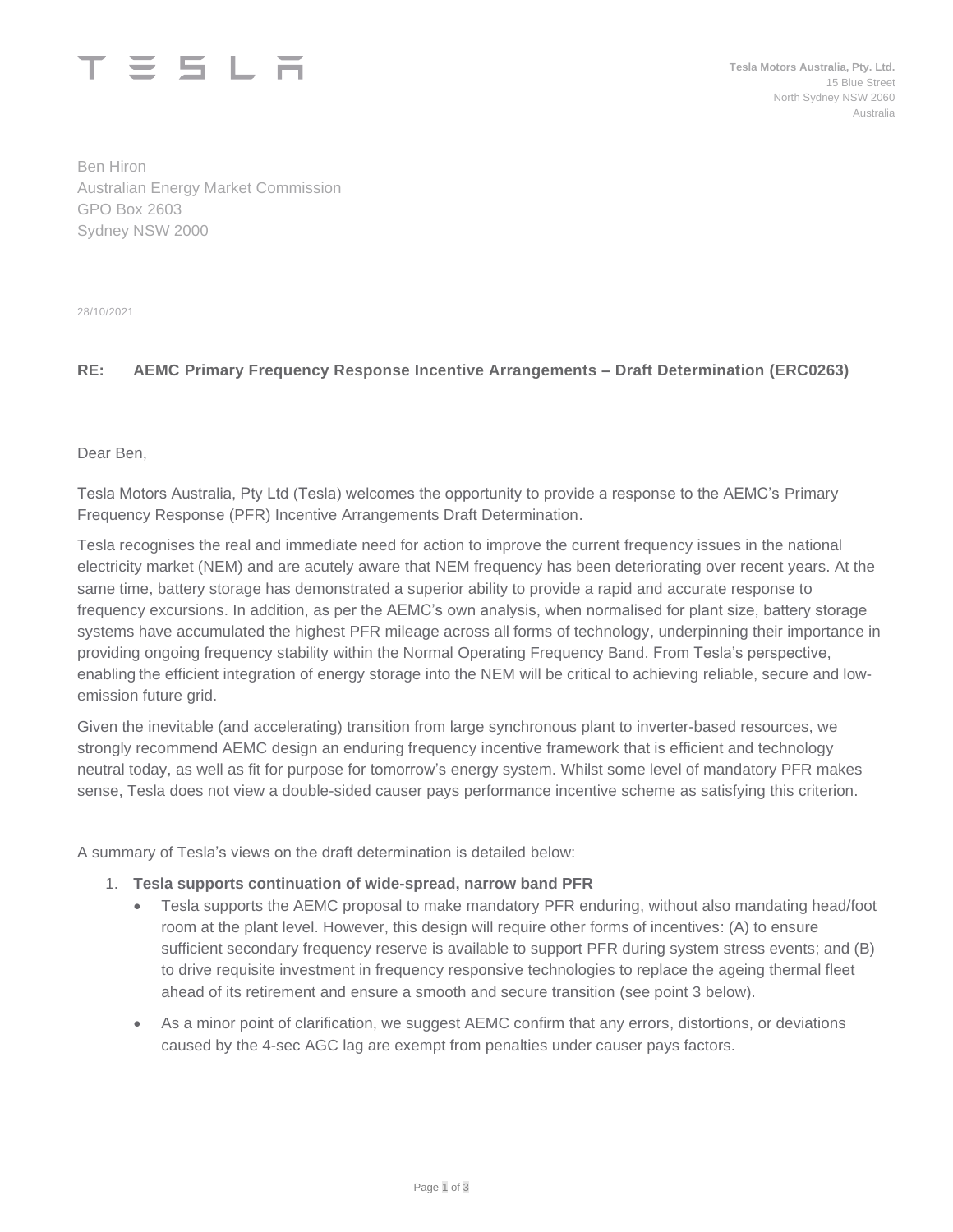## **2. We do not support double sided causer pays as the preferred incentive mechanism**

- The current cost allocation of regulation FCAS is disproportionately allocated to renewable plant<sup>1</sup>. Whilst process improvements aligning sample and application periods, alongside increased transparency of AEMO's contribution factor methodology may provide some improvement, inherent forecasting challenges will still see renewables face relatively higher costs than warranted. Recovering the additional costs of frequency performance payments will therefore exacerbate this distortion, placing additional burden on renewables and further distort fair and efficient cost recovery amongst generators.
- Double sided causer pays is also unlikely to be a strong enough signal to bring forward the level of investment in new capacity required – acting instead mainly as an uplift to incumbent plant. Yet as AEMO and AEMC both note, as renewables increase, FCAS requirements will increase. But as thermal plant retires, there will be a scarcity of reserves which have primary droop control. As such, the AEMC should focus on introducing incentive mechanisms that support investment in new resources with the capabilities to complement the increasing penetration of renewables. As GHD's advice highlights, double-sided causer pays is likely only to act as an interim 'band-aid' solution that will need additional "FCAS style or other procurement arrangements to ensure that necessary volumes of PFR can be secured".
- It is important to note that battery storage can provide a 'premium' FCAS response with greater speed and accuracy than other technologies. This would allow it to be a direct beneficiary of a double-sided causer pays regime (PFR enablement would always drives a positive contribution factor), as well as see indirect benefits from wind and solar further incentivised to add storage to manage cause pays liabilities at the portfolio level. However, the wider system impacts of renewable generators disproportionately facing higher costs (a wealth transfer from solar and wind to incumbent thermal plant) is misaligned with Tesla's mission to accelerate the transition to sustainable energy, and therefore we support alternative incentive mechanisms as outlined below.

## **3. Instead, Tesla recommends increased procurement of regulation FCAS volumes**

- Procuring increased volumes of regulation FCAS is the most efficient approach for providing frequency reserve and (unlike double-sided causer pays) incentivises increased frequency support over the long term in a way that is less discriminatory to renewables (i.e. avoiding the direct wealth transfer distortions).
- The potential for additional regulation FCAS revenue (in a notably shallow market that is already being damped by MPFR) will strengthen commercial drivers and incentivise new flexible plant to enter the market, based on clear price signals. An approach that leverages existing regulation FCAS markets would therefore support the principles of resource efficiency, maintain transparent price formation, clearly specify procurement volumes, and ensure comparable treatment between all resources on an equitable basis. Relatedly, we support increased transparency on AEMO's efforts to regionalize regulation FCAS<sup>2</sup>.
- The benefits of additional regulation FCAS (even under lower utilisation rates) is most evident under system stress events. For example, during a supply-side event, where energy prices rise to the market price cap, generators will rationally be seeking to operate at maximum capacity and therefore be unable to provide any frequency raise services. Even for plant that is curtailed or have short-term over-rating capability, they will likely face both technical and regulatory barriers to operating above their nominal site ratings.

<sup>1</sup> See Cornwall Insight August 2020 Note: www.cornwall-insight.com.au/wp-content/uploads/2020/08/AU-COTW-Issue-46.pdf

<sup>2</sup> https://aemo.com.au/energy-systems/electricity/national-electricity-market-nem/system-operations/ancillary-services/regionalisation-of-fcas